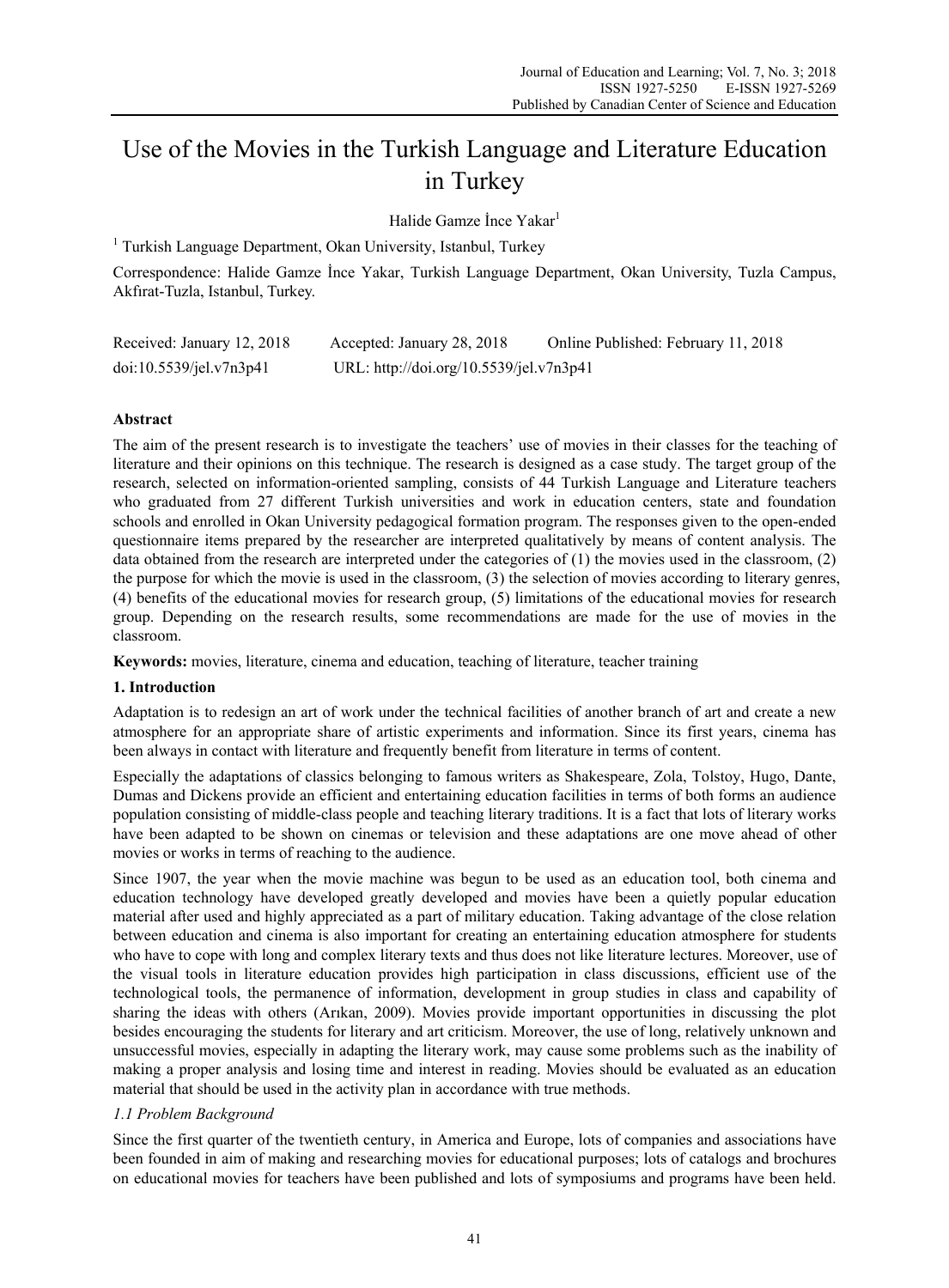The infrastructure needed for the use of the movies in the classroom is almost completed (Yakar, 2013). But in spite of these developments, any programmed change could be made to be applied to practices and curriculums, apart from the less academic studies on the academic use of movies. The use of movies as a visual and audio material is a matter of preference of the teachers. In Turkey, there are 63.000 directors and 789.000 permanent teachers in educational institutions (MEB 2015), and the fact that the use of the movies as multi-dimensional materials depends on the choices and experiments of teachers. This situation certainly causes some problems in the efficient use of movies in the classroom.

Between years of 2008-2013, it is detected that only 33 articles about the teachers' technology efficiency were published in Turkey-based magazines and there is no gradual increase in article number in years (Kurtoğlu & Seferoğlu, 2013). This situation is the evidence of the pessimistic picture of drawn by the unsuccessful corporation of education and technology.

One of the most important problems in the Turkish educational system is the recruitment conditions and efficiency of teachers. Teachers can work in schools without being asked for pedagogical formation education. For a healthy and proper analysis of this situation, the status of teachers who have no education in pedagogic formation should be examined and compared to the ones that had a pedagogical formation education.

Contrary to popular belief, the use of the movies requires a planned and disciplined study. Rudolf Arnheim states the problems in visual educational tools by saying that there is no need to create an artificial relation by only using movies and emphasizes that the teachers should be educated in visual sensibility lectures as an obligatory part of their job in his *Visual Thinking* (2009). The teachers giving place to interdisciplinary studies in their classrooms are expected to have a broad perspective. It is inevitable that the teachers, who are obliged to cope with the general efficiency exams as university entrance exams and public personnel selection exam as a requirement of the educational system in Turkey, are inadequate. For a movie-lover literature teacher, the use of movies in the classroom will produce entertaining and affective outcomes.

## **2. Method**

## *2.1 Research Model*

This research uses a qualitative research approach to finding out the Turkish Language and Literature teachers' perception, experience and attitude of movies as educational tools. This research belongs to the instrumental, definitive, case study category as a qualitative research design.

In a case study, the factors of one or more situation, it's/their affects on the related situation and the affects of situation on it/them are studied under a holistic approach (Yıldırım & Şimşek, 2013). The strategic importance of case studies is to emphasize the potential acquisitions from one situation. The uniqueness, complexity and the relations between the social context are clarified (Glesne, 2013). A case study may aim to understand the situation or situations chosen for ideally understanding a certain problem (Creswell, 2015). One of the reasons of the popularity of descriptive details is that it provides a view of the background of the events or situations (Kuş, 2003). Instrumental situation studies are conducted for giving an idea or re-deal a generalization (Stake, 2005, as cited in Marriam, 2013). This study is an instrumental case study as it tries to understand a problem.

This research aims to create an infrastructure for experimental generalizations by scanning the basic concepts of a field literature for a descriptive situation study. At the introduction of the survey, 13 questions were asked to detect the demographic characteristics and then 28 open-ended questions were used to learn about the topic. The research questions are designed to include interrogative pronouns "what", "why" and "which", as used all case studies. The use of these interrogative pronouns aims to get the answers that can be analyzed in terms of descriptive study. The answers are analyzed according to the contents under definite codes and the categorization of the relations between the data. As the codes are determined in the light of the answers, similar codes are collected under same titles. A crowded theme set is created; the primary themes are chosen and then categorized in accordance with the aim of the research. The collected data are processed by an inductive content analysis under five basic titles.

## *2.2 Research Group*

The analogous sampling method is used to collect data. So, the study is conducted by the participation of 44 Turkish Language and Literature teachers working in courses, state and foundation schools and enrolled in Okan University pedagogical formation program. In Turkey, Turkish Language and Literature lesson are given in secondary education. The research group is chosen by the analogous sampling method to detect the perception experiment and attitudes of this method of the teachers who have no education in pedagogic formation. The participants are graduated from the Turkish Language and Literature departments of Faculty of Science and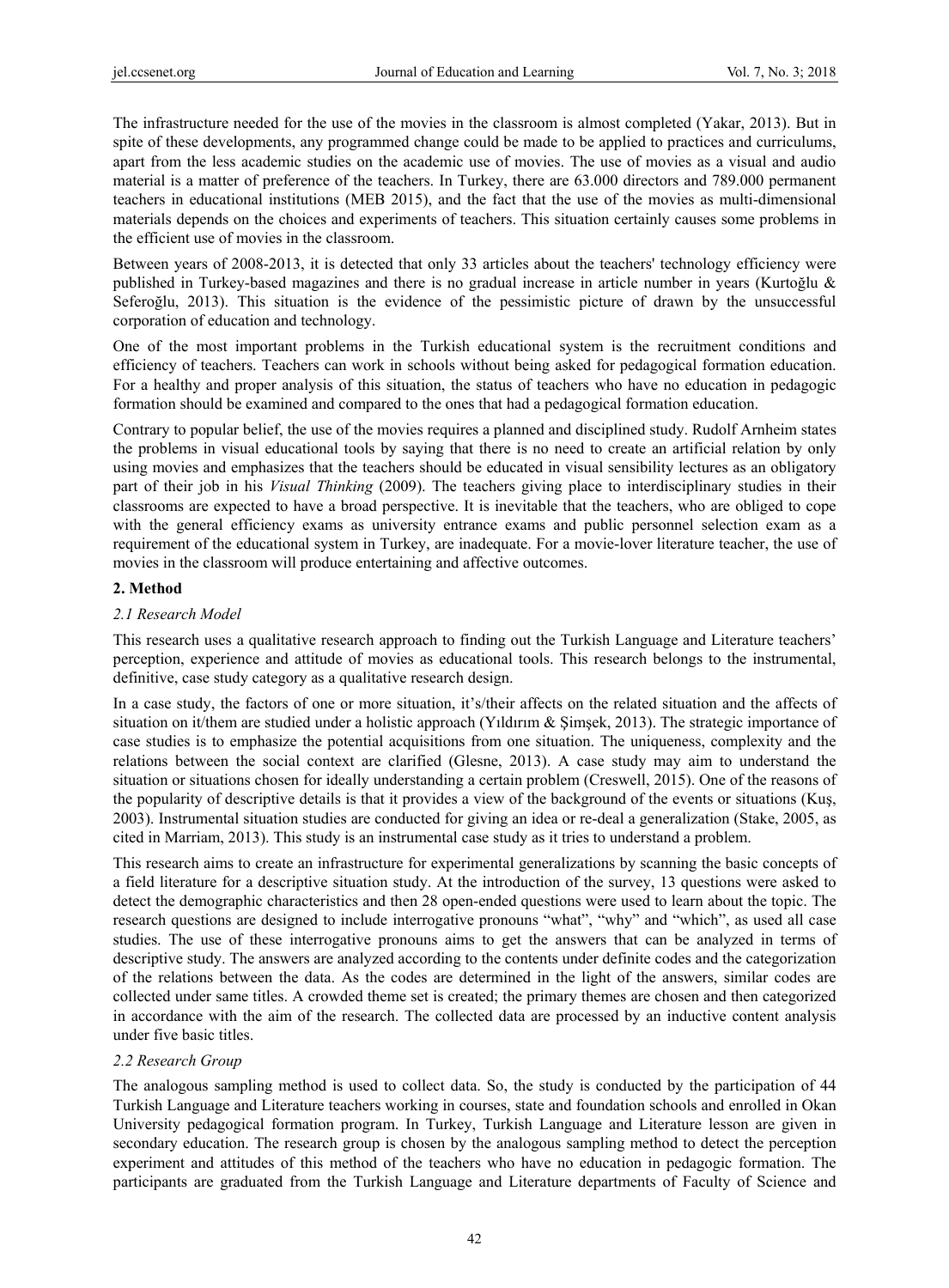Letters in 27 different universities. The participation of teachers from different universities is important in terms of providing a wide range of information on the Turkish educational system. 31 of participants are women and 13 of participants are men. The average age is 29 and average of experiments in professional education are 5 years. The 19 of participants work in state schools while 7 of them are in foundation schools and the rest 15 work in university preparation courses.

## *2.3 Validity and Reliability*

After a field literature scanning on the use of movies in the classroom, 50 descriptive open-ended questions on important subtitles of the topic are asked the participants. These questions are about the movies used in classrooms, the aims of the teachers, their experiences, and the reasons of their attitudes. These questions are revised for providing scientific efficiency with a field specialist. To provide accurate and complete comprehension of the questions, the survey is examined with the help of a literature teacher. At the end of these studies conducted with specialists and literature teachers, some questions are omitted, some questions are interchanged, some are redesigned and 41 of the questions are selected to be used in the survey. These 41 questions are designed as short sentences to provide accuracy and comprehensibility.

In terms of internal creditability of the research, another researcher making qualitative research helps in collecting the codes under the same themes, analysis of data and definition of situations. This researcher participates in critical discussions made for categorizing and making sense of some data.

## *2.4 Problem Case*

The most serious problems in the application of this method are deficiencies of the teacher education applications in using visual-audio materials, the lack of any studies on that field and the fact that there is no research about the aim of use of the movies. The certain parts of literary works that are adapted to cinema by the means of a hundred years of the corporation of cinema and literature may be used within a certain frame. Teacher education is the first step of that interdisciplinary work. The aim of that descriptive, multi-situational research is to understand the Turkish Language and Literature teachers' perceptions, experiences, and attitudes to the use of movies in the classroom. The definition of some situations as which movies are used, for which aim these movies are chosen, the selection of the movie according to literary genres and utilities and limitations of the educational use of movies are expected to be a light for future research.

## *2.5 Limitations of the Research*

Since the broadness of the study group, the excess of the research subtitles and lack of any past studies on that field, only the 41 question survey were used for a primary assessment.

The study group of that research consists of teachers who have no pedagogical formation education. To conduct the same study for also, the teachers who were given education of pedagogical formation will provide a wider perspective.

## **3. The Movies Used In the Classroom**

Today, most of the people believe that cinema harms especially literature and literary works. The reasons of that belief may be the adaptations made without considering the original of the work, the unsuccessful adaptation of the work to scenario, inefficiencies of directors and actors, the deviation of the adaptations designed under rating anxiety and the popularity expectations of the audience. An academically educated Turkish Language and Literature teacher in the use of visual and audio material in the classroom is expected to choose the right movie in accordance with some factors as adaptation efficiency and directional and acting success to create the reaction of literature and cinema. However, choosing the right movie may not eliminate all problems in matching the right literary work with the right movie or choosing the appropriate movie to use in writing-discuss activities. For example, students may question the cinematographic success of the movie or may find the shooting techniques unsuccessful. The artistic and commercial success of the Turkish cinema will bring success also in the use of the movies in the classroom. The participant 21 also emphasizes that situation as *"As the literature is more used in cinema, it will be easier for us to provide students the possibility of watching and working on a qualified movie".*

Our question as *"Do you prefer foreign or Turkish movies to use for educational purposes in the classroom?"* is answered by 25 participants and the 48% answered this question "Foreign", the 32% "Turkish" and the 20% answered "Both". The question of *"Why do you prefer Foreign movies?"* was answered by the teachers that prefer foreign movies are better in terms of cinema success, theme and point of view and appropriate in terms of seeing different cultures. Teachers that prefer Turkish ones stated that they prefer Turkish movies to show our culture, history and literature to students.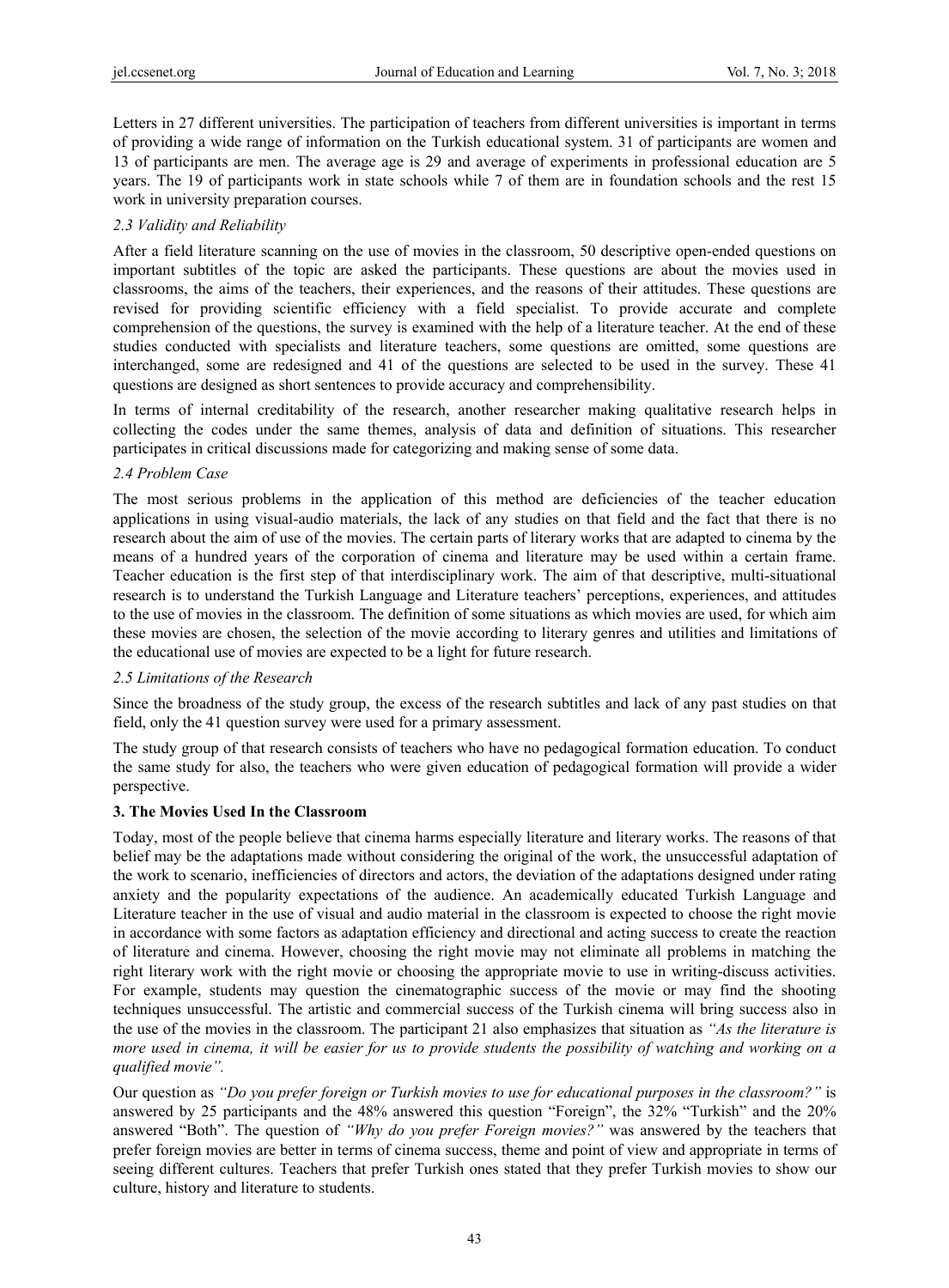The answers that are given to the question *"Did you use any movies for educational purposes?"* show that 44% of participants use movies in the classroom. The movie list created according to the answers given to question *"Which movies do you use for educational purposes at the classroom?"* there are 10 movies adapted to cinema from literary works.

| Table 1. Movies adapted from literature and used in the classroom |
|-------------------------------------------------------------------|
|-------------------------------------------------------------------|

| <b>MOVIE</b>             | <b>AUTHOR</b>            | <b>BASIC MESSAGES FROM THE MOVIE</b>                                                                                                                                              |
|--------------------------|--------------------------|-----------------------------------------------------------------------------------------------------------------------------------------------------------------------------------|
| Selvi Boylum Al          | Cengiz                   | What would you do if you had to make a choice between love and labor? Mere love                                                                                                   |
| Yazmalım                 | Aytmatov                 | means nothing; those who truly love are those who work for it. "Love is labor."                                                                                                   |
| Forrest Gump             | Winston Groom            | Don't let others thinking that you are physically and mentally incapable drive you<br>off your way. Just want it: There's nothing you can't achieve.                              |
| The Green Mile           | Stephen King             | We should get rid of our prejudices.                                                                                                                                              |
| Les Miserables           | Victor Hugo              | A literary adaptation of the culture, life and laws of France before the Revolution.                                                                                              |
| Kaşağı                   | Ömer Seyfettin           | Small lies can cause great problems.                                                                                                                                              |
| Sürgün                   | Hüseyin Karatay          | Being honest, diligent, perseverant, and determined can overcome poverty,<br>injustice, and ignorance.                                                                            |
| The Kite Runner          | Halit Hüseyni            | War, racism, religious hypocrisy, imperialism, immigration, lack of moral values<br>cause great wounds in humans.                                                                 |
| Papillion                | Henri Charriere          | You should preserve your freedom, friendship, fidelity under every circumstance.<br>You should always seek alternative ways to reach your target and you should never<br>give up. |
| Hababam Sınıfı           | R <sub>1</sub> fat Ilgaz | Friendship, companionship and being together are important. It is imperative that we<br>influence our friends positively but not influenced by them negatively.                   |
| The Pursuit Of Happiness | Chris Gardner            | Always has hope, love and self-confidence in your life.                                                                                                                           |

These 10 movies are popular movies reflecting basic human values. It can be seen that teachers use these movies generally for values education. The studies show that popular movies are highly successful in learning and attract students when used in the frame of appropriate methods (Butler et al., 2009, p. 1167).

A participant stated that he/she used the movie together with the literary work and the movies were also involved in the exam. **Participant 4,** working as teacher at a foundation school stated that he/she used Kaşağı, telling the bad consequences of lies, of Ömer Seyfettin with its adaptation (movie) in aim of "learning the ideas of students about the movie, evaluating the message of the movie and forming the theme walking in the actors shoes" and had made a classical exam using open-ended questions about the movie.

"Kurtlar Vadisi Irak", used by Participant 34, is a different sample in terms of not being an adaptation and appropriate for literature lectures in terms of content, considering the level of students. This movie tells the story of a Turkish soldier and a Turkish intelligence officer. The movie also includes crime factors as murder, garrotte, stabbing, terror, smuggling of drugs and guns. This movie is the sequel of a popular TV series about a mafia. Participant 34 is a male teacher who has been working in a university preparation course for 4 years. He states his aim of choosing this movie as "to strengthen national feelings". The most repeated movie on the list is "3 Idiots". This movie is not listed in the table as it is not a sample for adapted movies from literary works.

The participants listed their priorities in choosing movies to be used in the classroom as an answer to the question "*Which features are you looking for the movies you choose to use at the classroom?*" 44% of participants answered "Informative Content" while 41% answered "Suitability for Levels of Students" and 19% as "Suitability for Curriculum".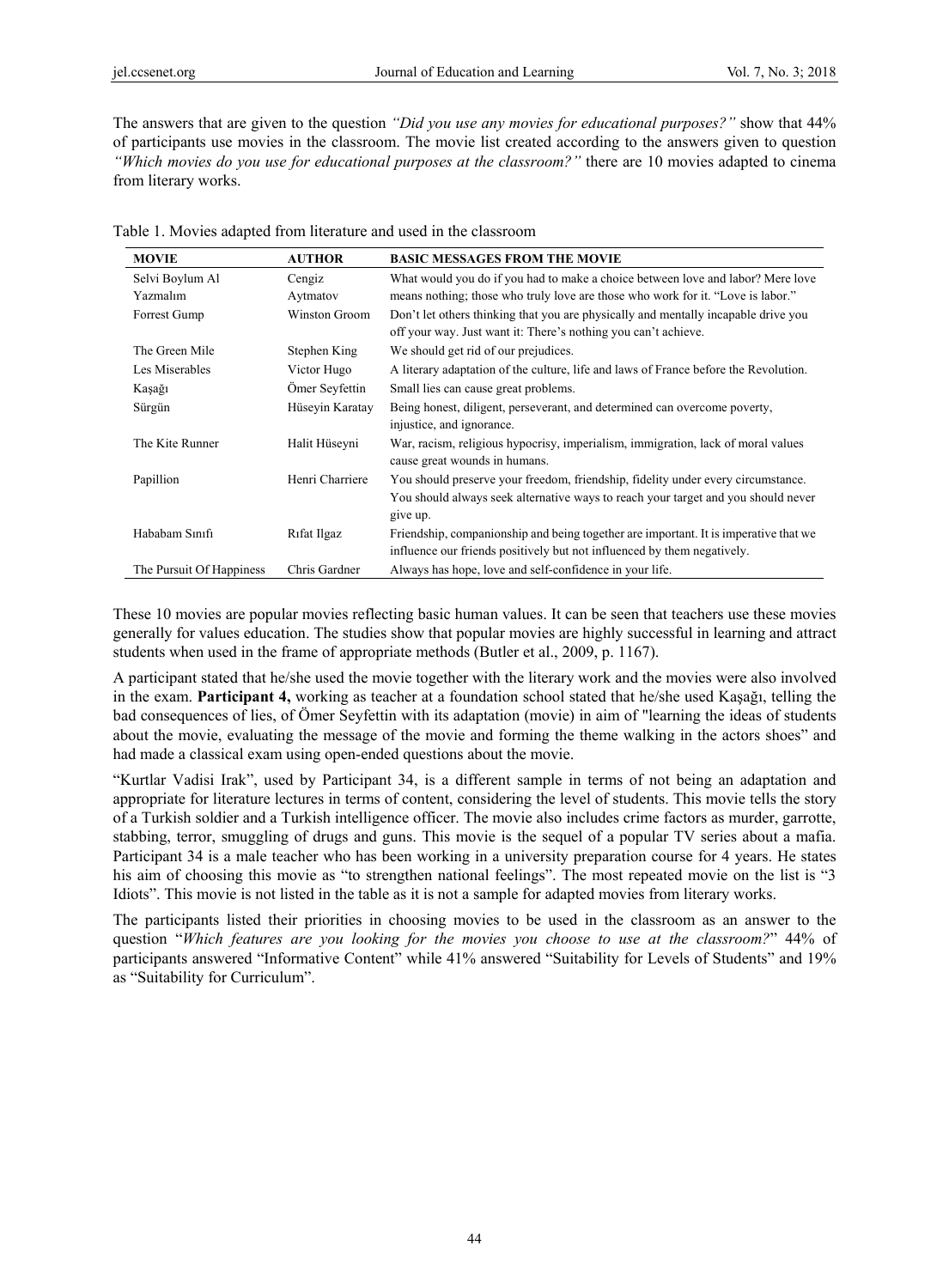

Figure 1. The features of the movies to be used in the classroom

The inconvenience of movies in terms of the physical, cognitive, physiological and social features of students will create harmful consequences. The chosen movies should not include discrimination, violence, and involvement in crime (lacerate, robbery, murder, etc.), some bad habits as using cigarette, drugs or game and incorrect behavioral patterns as lie, disrespect and hate. Or the sex and rape should be eliminated before displayed in the classroom.

The Participant 36 said that he/she used Kurtlar Vadisi Irak that includes gun, terror, and murder, and chose the movies to be used in the classroom according to the principal of suitability for levels of students. All these data tells that an education is required to teach the teachers how to choose movies according to levels of students and which movies to be used in the classroom.

## 4. The Aim of the Teacher to Use Movies in the Classroom

The participants are asked "Why do you use movies at the classroom?" and 15 of the 44 participants answered that question. The most frequent answer is "Academic Success". The others answered "Personal Development", "Entertainment", "Develop a Perspective".



Figure 2. Aim of using movies in the classroom

The average of professional service duration of the 5 teachers who gave the answer of "Academic Success" is 9 years. The average of personal service duration of all participants is 5. The 5 participants giving that answer are more experienced in education according to other participants. The 3 of these teachers study at foundation schools (in turn of a tutorial) and 2 of them, study at state schools.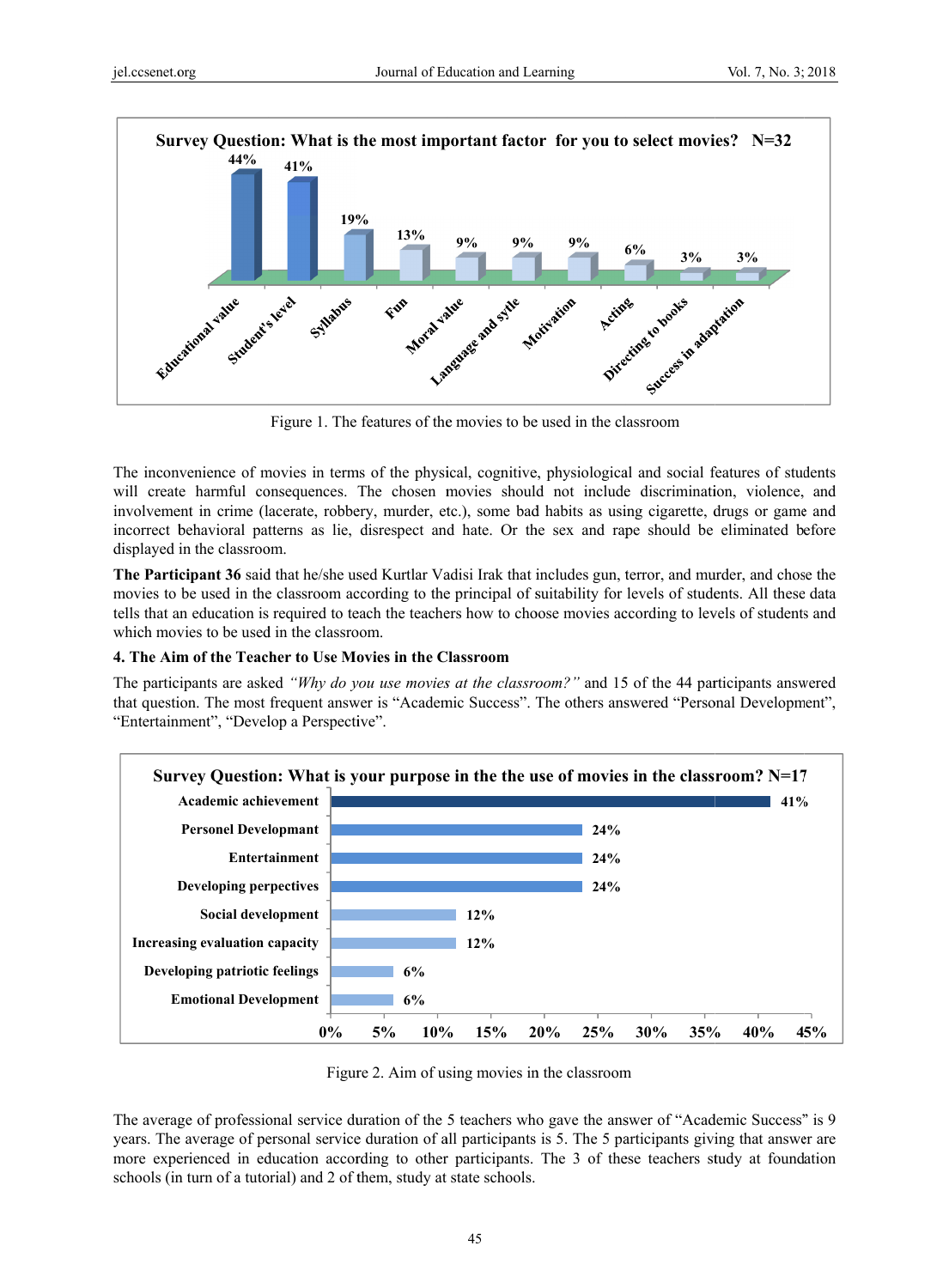When a specific method is used, the academic contributions reveal that movies are important classroom materials. The academic contributions of movies as tools providing content information and alternative perspectives to students and teachers, the power of adaptation of the contents to real life, supporting participation in the learning activities and making us focus on a certain point can be revealed by teaching strategies (Berk, 2009).

**Participant 22** matches the aim of a documentary display with the aim of academic purposes and aims of the literature lecture. *"I used the documentary of Sezai Karakoç (poet) o show my students that why literature is so valued for people and the reasons prompt poets to write poems."* 

*"What is your aim in using cinema* movies *in the classroom?"* question is answered "entertainment" by 24% of the participants. The average service duration of these teachers is 3 years. These teachers worked 2 years less than average service duration of all participants.

Like other arts, one of the main functions of cinema is to spend time. Cinema-lovers get the chance of using their times affectively by gaining artistic pleasure, cultural background, and aesthetic sensibility. It is a known fact that teachers who do not have the required academic background use the movies to pass the time. When it is considered that the average experiments of the participants are 5 years, the reason of that the 24% of the answers are "entertainment" proves that these teachers use/want to use technology in the classroom, but as there is no information on using movies in the classroom in curriculums, they have some problems with the education aims, techniques, and qualities.

| K14 | "Generally documentaries and cartoons"                                                                                |
|-----|-----------------------------------------------------------------------------------------------------------------------|
| K16 | "As Babam ve Oğlum had affected me deeply, I made my students watch that movie too."                                  |
| K23 | "I make a lunch organization beforehand. I organize this as an award generally all chapters are finished"             |
| K31 | "I worked at private courses. I used animations and cartoons to entertain the students or at the end of the lessons." |

As a multimedia material, movies are highly affective and useful in developing imagination, encouraging students for creativity, increasing self-confidence, helping students to contact with teachers and other students, creating ability to solve problems and freedom of expression and decreasing tension and anxiety.

**Participant 7** states that he/she worked as a teacher 2 years and then worked at a social service institution as a social service provider for 5 years. *"I cannot participate in lessons because of my work. But for the women, children and young people, the movies, especially the ones about coping with the burdens of life are highly successful. I used "Benim Dünyam" with Beren Saat as leading actress". He/she states that he/she uses movies for personal development rather than literature teaching.*

# **5. Movie Choice According to Literary Genres**

8 of the movies adapted from literary works and used by participants are novels while one of them is a story and one is an autobiography. The chosen adaptations are transferred as drama to cinema.

The novel is the closest genre to the cinema (Yılmaz, 2008, p. 12). The Novel has a narrator and a story. And cinema always needs a good story. The narrator is created by some elements of the shooting techniques and music used by the director. So, the novel is the most used literary genre in cinema. The use of novels in the classroom is highly efficient as they are more complex, longer and have more characters in the plot.

The genre of the movie also affects the efficiency of transfer. There are lots of movies adapted from literary works and in different genres. There, the teacher chooses the most appropriate genre to provide the presence of the scene by allowing the aimed information transfer, student level and size of personal differences. The relation between the genres of literary work and the movie is important for movies to be successful in literature education. Each movie has different emotional capacities. For example, in a research conducted on the movies categorized according to the moods provided those women are more conscious of the emotions in a movie than men (Hageman et al., 1999, p. 638).

So, this question is asked to the participants: *"When the movie is over, from whom do you get the most positive results, from women or men? Do you think why?" (N=18)* 22% of participants said that they get positive results from both genders while 61% said "from women" and 17% "from men". Participants described women students as more *"emotional", "selective", "concerned", "conscious of education"* and *"cautious"*.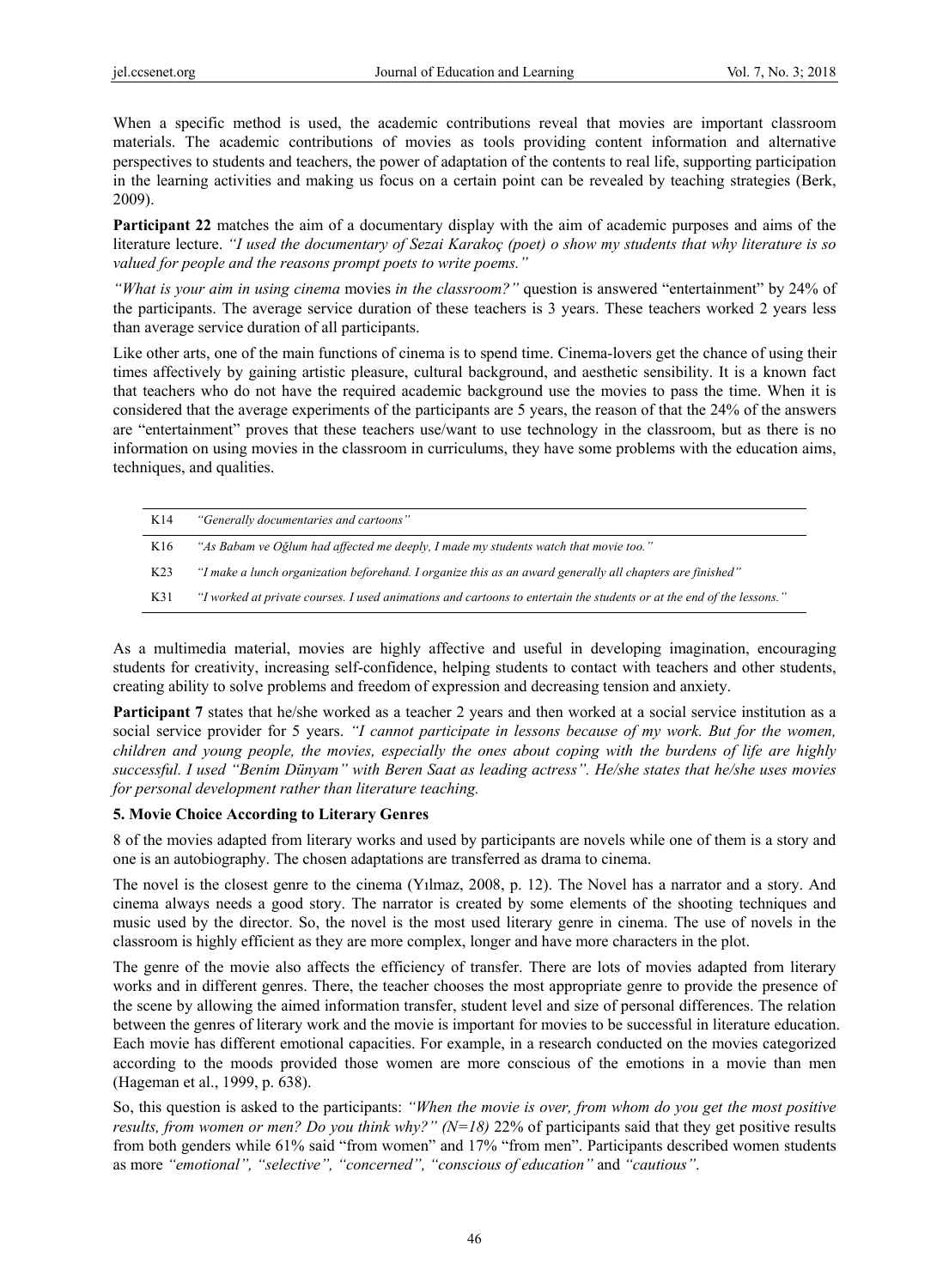The animation movies, of which modeling studies are made by human and the movies consisting of characters created by computers are good sources in terms of making educational interferences. Animations assign symbolic meanings to events and situations and it can be said that they are the most affective education material (Champoux, 2005, p. 66).



Figure 3. Movie types used in the classroom

The participants are asked "Which movies types do you generally use in the classroom?" The 24% of participants answered this question "animation movies". Literature also says that animation is the best movie type to be used for education purposes in the classroom. But, there are some animation movies in the list of the movies adapted from literary works and used by 16 of the teachers in the classroom. This result shows that teachers do not have the required information about movie types and cannot make a relation between the movies they used in the classroom and their types.

As the movie type depends on the topic to be transferred to students, the level of success will also depend on the movie type. The movies that are specially designed to be used in the classroom to transfer a certain topic are much more efficient in gaining academic success. The movies adapted from literature works but have a less-known topic can also get an important success only if they are adapted in accordance with the original work (Carr, 2006, p. 329). Participant 32 also mentioned the importance of successful adaptation as; "Successfully adapted works are far more useful and efficient as they reflect the period it was created and embodies the affect on the reader."

# 6. The Utilities of Using Cinema Movies for Education Purposes

After Lumiére brothers invented the movie machine in 1895, a cinema language that has to be learned by every country emerged. As a synthesis of painting, music, dance, acting, literature, theater and architecture, cinema has created an enhanced, fluent and popular language with the combination of sound and videos. With the emergence of cinema art, the literary works began to use a more materialized and functional language while communicating with all people from all classes.

To learn the utilities of using movies in the classroom, the participants are asked as; "What are the utilities of using movies in the classroom?"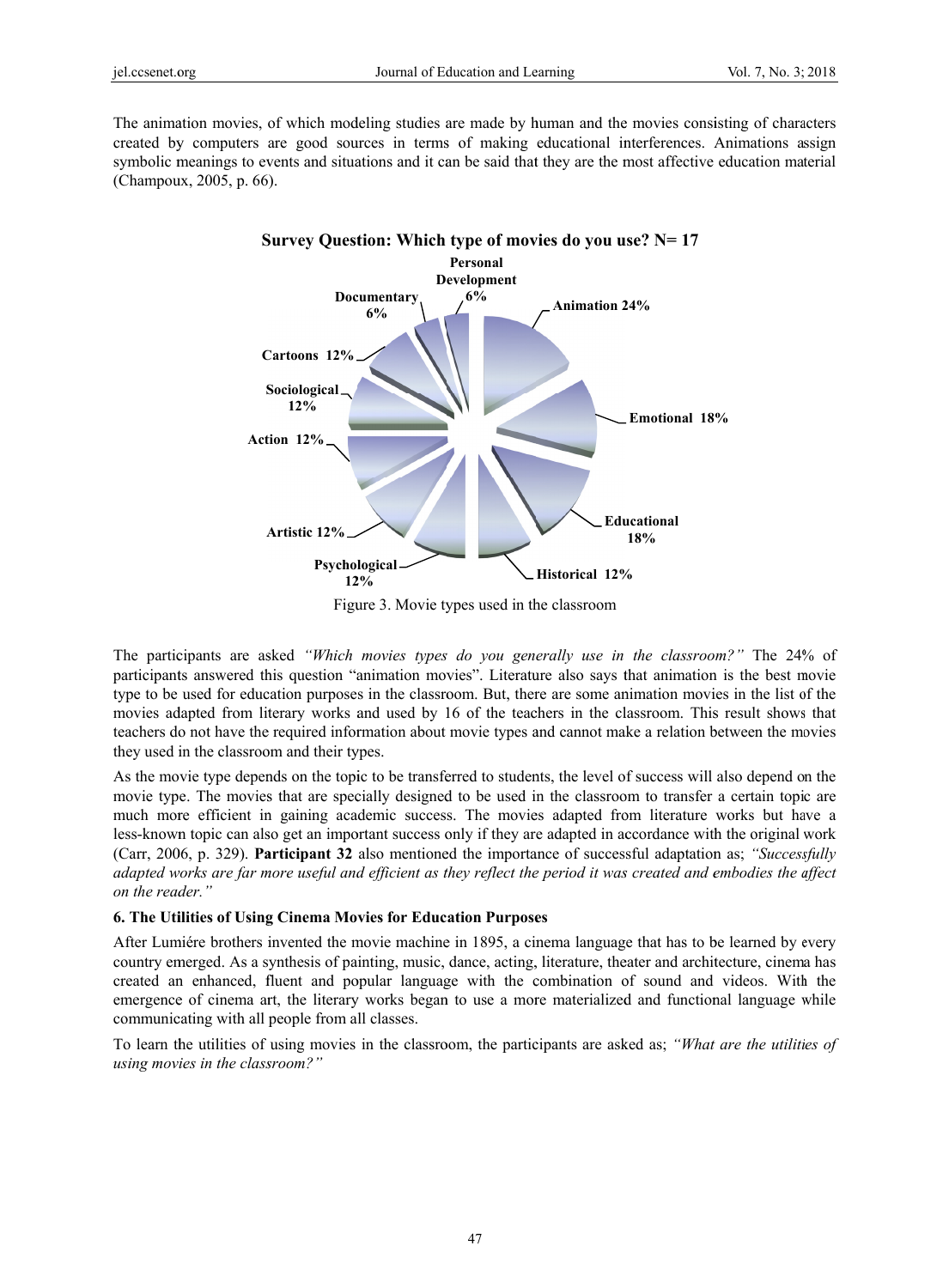

Figure 4. Utilities of using movies in the classroom

This question is answered by 39 of participants. "Participation and concern" is the first utility observed by teachers with a rate of 46%. "Academic Success" is the second utility with a rate of 41% and "Development of Visual and Audio İntelligence" is the third utility with a rate of 36%.

## *6.1 Participation and Concern*

The use of movies for educational purposes in the classroom primarily provides a relaxing and entertaining facilities by materializing the information using visual elements and eliminating the boring affects of the traditional education method. Thus, movies ease and make more efficient the transfer of the topic to students.

Cinema animates the literary arts by using toning, accenting, jests and mimics. Although adaptations sometimes create a conflict between the imagined version of the book with the adaptation and causes disappointment, the works of arts transferred to cinema become much more popular and reach more people in a shorter time. As **Participant 24** mentions as *"Cinema and literature are closely linked to each other, as literature-psychology, literature-history and literature-music."*, literature is in cooperation with cinema as it in with other branches of science and art.

| K38            | "As our people do not read book generally, these movies present both the artist and his/her work and provides detailed          |
|----------------|---------------------------------------------------------------------------------------------------------------------------------|
|                | information on the period it was created."                                                                                      |
| K33            | "I find a loved movie more successful, as it increases the possibility of the book to be read."                                 |
| K28            | "These works are useful, because today reading rates are dramatically low. The art of works has the chance of being known by    |
|                | the means of this movies."                                                                                                      |
| K20            | "This may be a successful material, because the new generation does not want to read the original book. If they watch the movie |
|                | adapted from the book, they get the chance of obtaining information about the book."                                            |
| K <sub>2</sub> | "I think the movies are important to arouse creativity. They give more or less literary information to people. Most of people   |
|                | prefer to watch the movie instead of reading the book."                                                                         |

As seen, the participants also emphasized the curiosity-arising and directing missions of movies.

# *6.2 Development of Visual-audio Intelligence*

The functional difference between the right and left hemispheres of the brain is important in the educational use of media and also determines how to create a synergy facilities by using one or two hemispheres of the brain (Champoux, 1999, p. 244).

Participants emphasized the catchy, affective and supportive dimensions of the visual elements.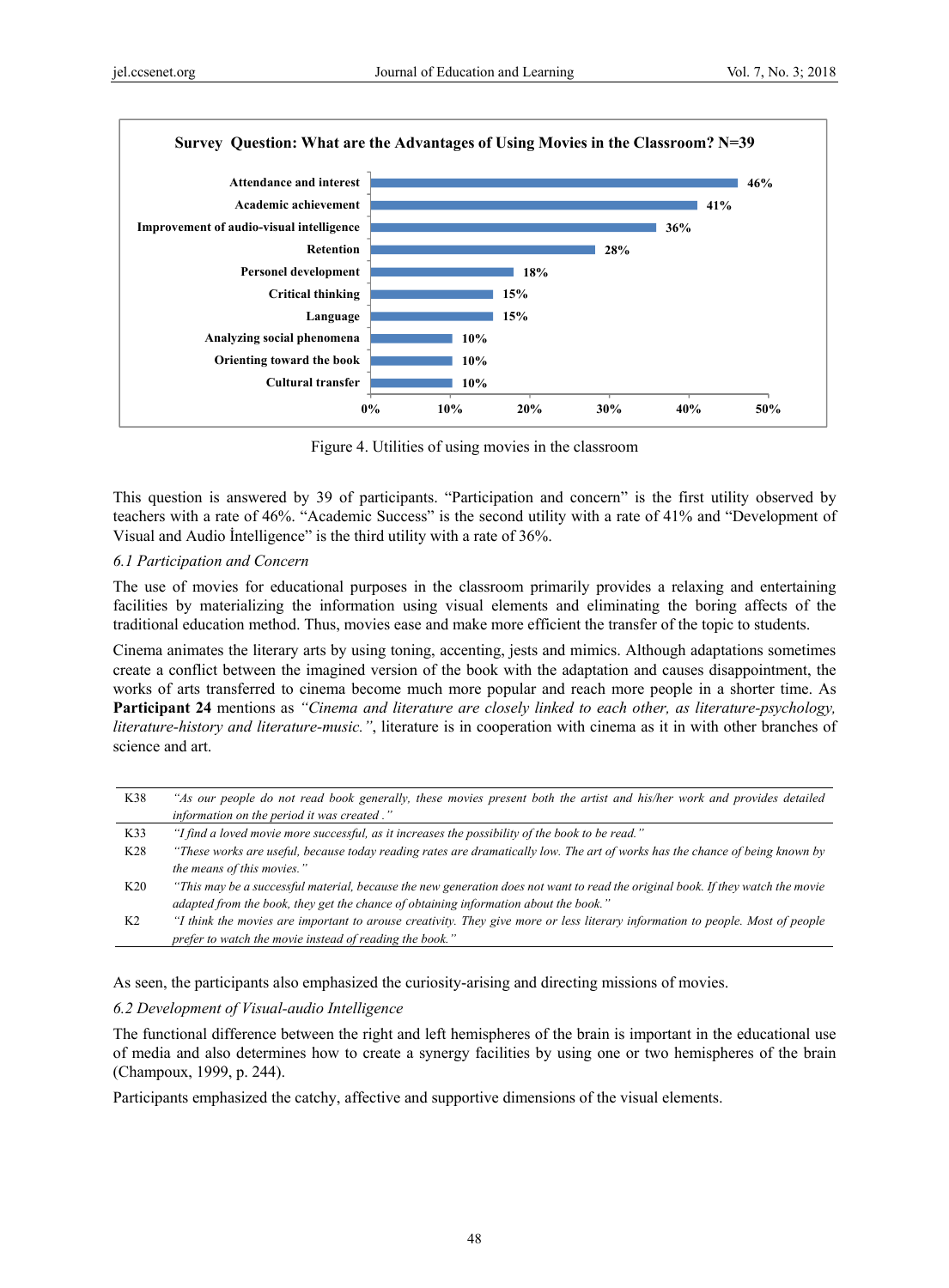| - K8 | "I saw the efficiency of the only smart board on teaching of the parts that to be learned only by the verbal expression."          |
|------|------------------------------------------------------------------------------------------------------------------------------------|
| K12  | "Sometimes, verbal expressions are inadequate and must be supported by visual components. I believe that cinema must be nested     |
|      | with literature."                                                                                                                  |
| K27  | "The verbal transfer of information from teacher to students can decrease the success of the lecture after a certain time. So, the |

*lecture should be enhanced by visual elements, so the success and learning levels will increase."* 

## *6.3 Memorability*

The primary reason of the increase in success created by movies is the higher memorability of visual elements compared to other materials. Although each research on the efficiency of use of movie in the classroom on memorability gives different rates, it is a solid fact that use of movie is much more efficient compared to other methods and materials. Under some circumstances, the students may have difficulties in focusing on lecture and topic. Movies are one of the most important tools for the motivation of students (Berk, 2009, p. 2; Shawback & Terhune, 2002, p. 94; Kinder, 1953, p. 236).

Participants state that the memorability of movies are provided by the visual elements they include.

- K8 *"Movie is a quietly successful material. It is highly affective in becoming permanent of the information and materialization of intangible information."*
- K9 *"It increases the permanence of the works with its visual dimension. Visual quality brings memorability."*
- K11 *"Visual elements have more tendencies to be recalled."*
- K35 *"Cinema and literature are closely linked. The visual display of the intangible information provides students the chance of materializing and making permanent the information."*

## *6.4 Personal Development*

The top of the list created by personal development utility of movies belongs to the works emphasizing the importance of the family and friendship relations. From the movies that the participants use in the classroom, *Uçurtma Avcısı, Kelebek, Hababam Sınıfı, Umudunu Kaybetme, Forrest Gump* and *Kaşağı* are directly related to family and friendship relations. The movies also transform the culture, beliefs and life style of the country the book tells about. So, the student is expected to respect the differences. Moreover, they know their own culture better. It is easier and more efficient to transfer the economic, political or social characteristics of countries through movies instead of thick books consisting of thousands of pages.

In terms of teaching the importance and place of social moral principles; telling about the negative affects of racial, religious and lingual discrimination; emphasizing the importance of love, loyalty, peace and family, the tasks of family members and holiness of love, movies are social education tools. **Participant 5** mentions about that situation as: *"It should be used especially for the extracurricular education of students."*

Movies also affect the emotional development of the students. The student can evaluate both himself/herself and other people in terms of friend and family love, respect the elders and labor, etc. The listening and criticizing ability develops in facilities that teachers accompany in before and after movie discussions. As **Participant 8** mentions; *"So, we can raise an open-minded generation. The students' prejudice towards the lessons can be eliminated. Their interest is increased. Lessons become much more efficient and complete their mission."*

# **7. Limitations of Using Movies for Educational Purposes**

*"What are the limitations of using movies in the classroom?"* question is answered by 31 of participants. "Physical Facilities and Material" covers the first place with a rate of 45%, while "Teacher Education" is second with a rate of 32% and the third is "Institution Culture" with a rate of 26%.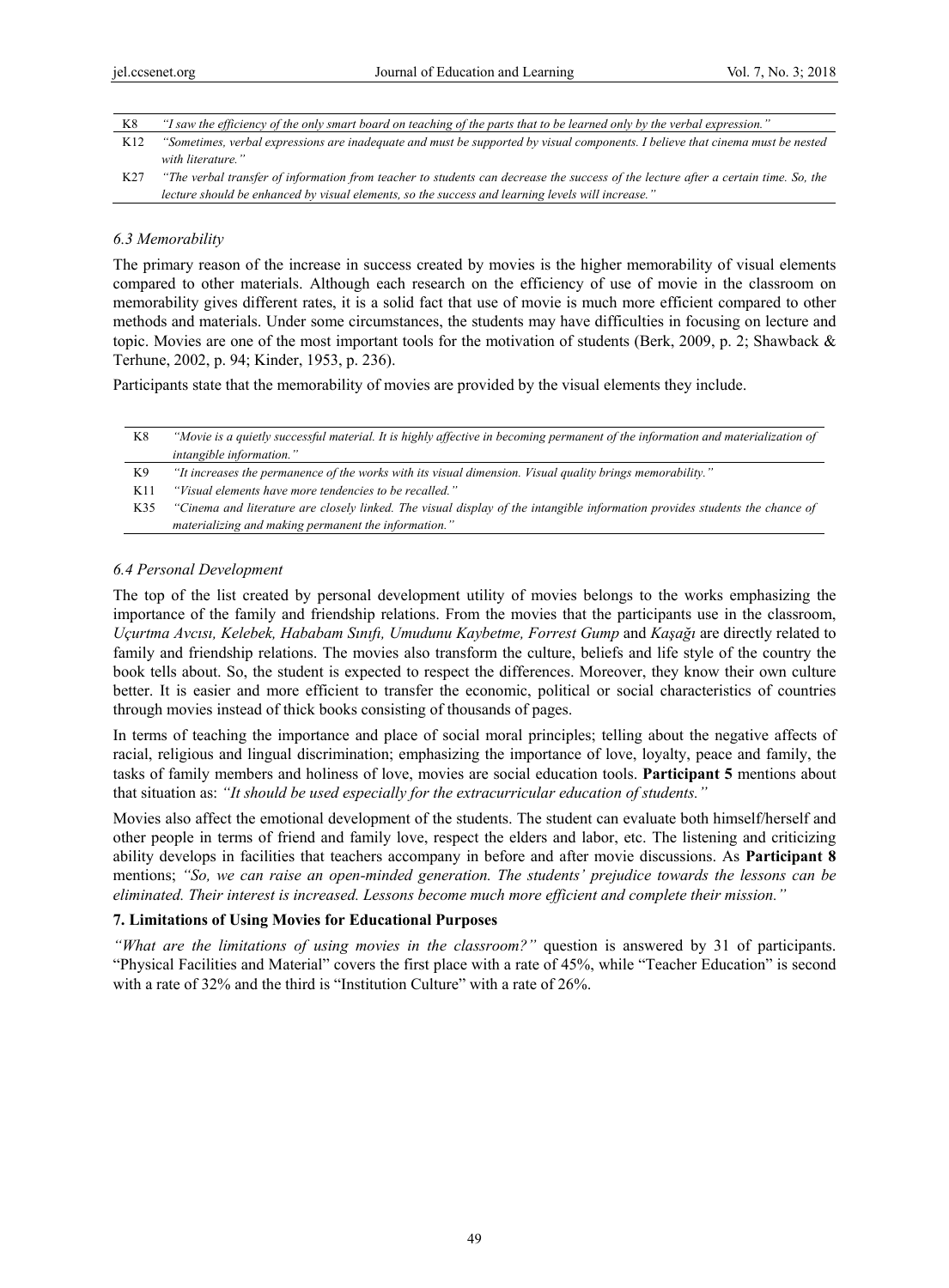

Fgure 5. Limitations of use of movies at the classroom

## 7.1 Deficiencies in Physical Facilities and Materials

Participants are complainant mostly from the physical facilities and material deficiencies in the frame of the limitations of the use of movies at classroom.

The inadequate infrastructure at schools, as lack of cinema or conference hall and the inability of creating a dark at the classroom, is an important limitation blocking the success of education by movie technique. The classroom must be darkened, the noise and other attracting elements must be eliminated and seating arrangement must be redesigned before the movie starts.

The deficiencies in technological infrastructure and the movie archives prevent the teacher to use the movie as educational tools. The structure of the technological infrastructure affects the educational method of the teacher as well as the motivation of the student. Participant 21 states these problems as "I could not organize a movie screening because of the limitation of physical opportunities of our school. There are no appropriate tools for using the movie in the lesson. There is only one projection room in the school and it's too hard to bring all classroom to that room. Thus, the projection is one of the most important needs for each class." Participants also stated that there are no problems with technological equipment in foundation schools. **Participant 31** says, "It has been always a problem. This system has not been developed in state schools yet."

A broken equipment and problematic sound and image quality spoil the concentration of students as well as the lesson plan. The CD or DVD and other equipment as movie machine, computer, projection equipment and the curtain should be controlled whether they work properly or not. Most of the applications have limitations born from technical possibilities (Mandıracıoğlu et al., 2011). Participant 8 emphasizes these technical problems as; "The existing equipment is not proper for use. Generally, the hall is inappropriate, the equipment is broken or top management does not lean towards that idea." Some preventions as supporting the technical infrastructure by LCD panel interactive boards and internet connection besides providing all students the needed equipment as laptop and internet connection to go on the movie-watching activity out of school will provide this education system to be applied easily. **Participant 12** emphasizes that the required material for that technique is not so easy; "Sometimes the required equipment is available but is not proper to use."

In Turkey, the lack of an educational movie archive, movie catalogs prepared according to branches and topics and movie libraries at schools causes the use of movies as educational tools in lectures to be dependent on the personal wish and efficiency of the teacher.

The participants are asked as "What are the limitations in the use of movies at classroom?" to detect the Turkish Language and Literature teachers' problems in the use of movies in the classroom.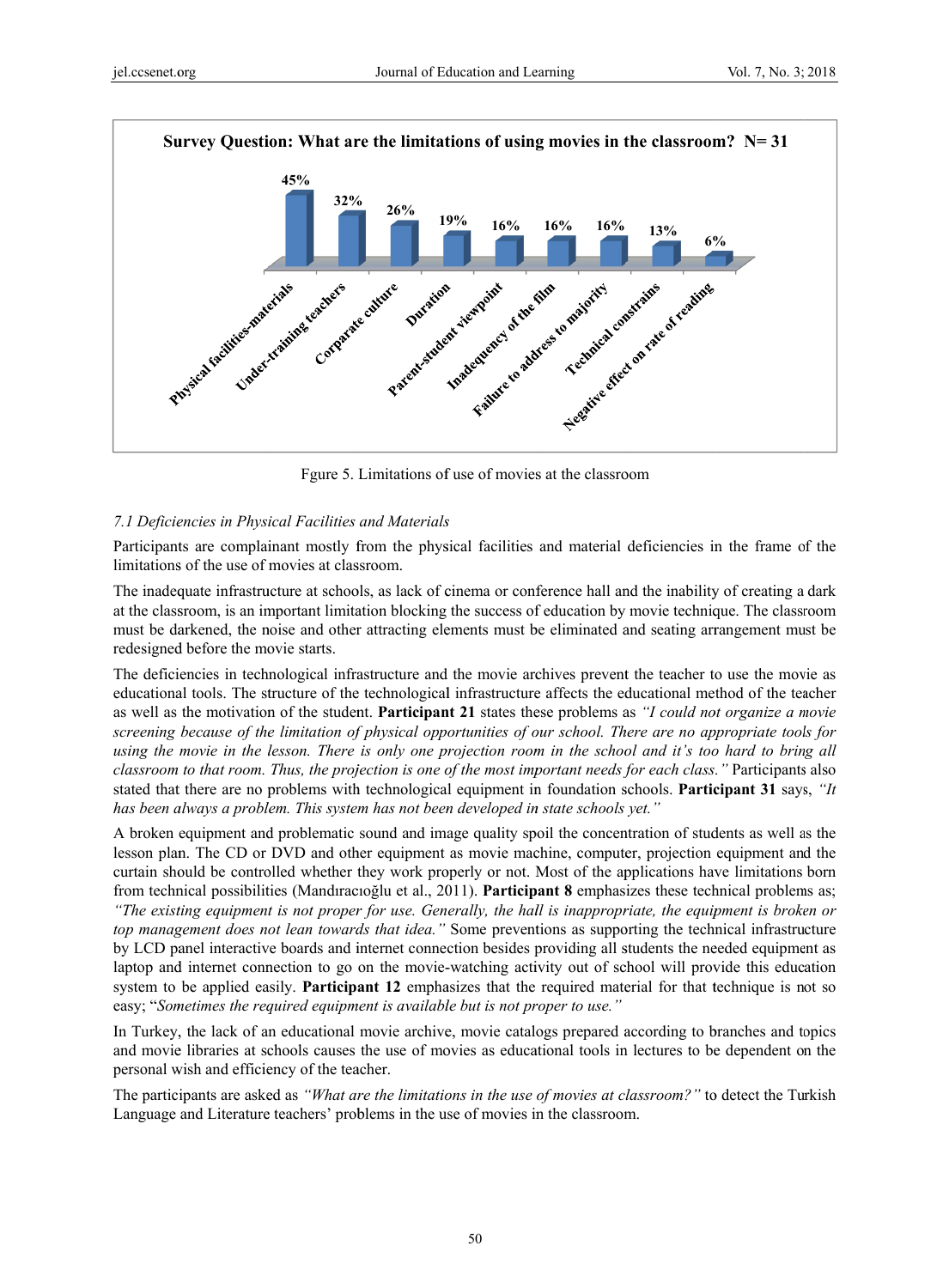# *7.2 Education of Teachers*

9% of participants say that they have problems with applying these methods because of the lack of the required information. It is a known fact that teachers who do not have the required academic background use the movies only to pass the time.

It's a fact that experienced teachers use the education with movies technique as an obligatory part of education system while the inexperienced ones direct to that technique of their own volition (Baek et al., 2008). The activities about movies and the study plan should be studied in details before the lesson. All activities blocking the ability of reading comprehension should be eliminated and redesigned. About the facts that excess use of the movies cause people to develop visual reading instead of literal reading and this technique encourages the adapted movie to be watched instead of the book to be read, **Participant 2** says that *"People content themselves only with the movie instead of reading the book."* **Participant 44** also emphasizes this idea as *"I believe that this technique eliminates the wish of reading book."*

Teachers should be given an academic education at the level of the bachelor on choosing movies as an education material, management of the rules and activity planning. The teacher-based limitations may be eliminated by the in-service training and teachers handbooks besides the increase in the use of movies in the classroom. **Participant 9,** states his/her lack of information on this topic as *"I have problems in defining topics and declamation to general situations."* The success of the method of using the movies as educational tools depends on the detailed and meticulous studies of the teachers. In contrast to popular belief, teachers are more responsible for that technique to be developed and generalized. **Participant 15** says; *"I depend on the officials in preparation phase as I got no technical education."* and emphasizes the problems arising from the use of the technological tools.

Another point emerging as a limitation about teachers; it is the analysis of the movie in accordance with the content of the lesson by the teacher. If the educational content steps cannot be analyzed properly, it cannot be expected that the movie is efficient to be used and be matched with the chosen topic. A teacher who is educated and experienced in the use of movies will not have any problem in class management as the students are ready to focus on the movie. But, 17% of the participants state that they have problems in class management.

| K7  | "Sometimes, I cannot predict the reactions of the audience."                    |
|-----|---------------------------------------------------------------------------------|
| K11 | "During the movie, noise and chaos dominate the class"                          |
| K17 | "Students frequently cheat during the activity"                                 |
| K24 | "The class cannot be organized at first times, but this problem can be beaten." |
| K34 | "Some students want to flee away from the classroom."                           |
| K39 | "I have management problems."                                                   |

These expressions show the failure in class management combines with the deficiency in material use and other methods except the classic lectures are not supported.

The participants are asked as *"If you want to use movies more frequently as a part of your teaching activities, do you think that your manager will have negative ideas about it?"* and 60% answered as "yes"and the rest 40% answered as "no" to this question. **Participant 8** emphasizes that the institution directors should be educated at first.

# *7.3 Institutional Culture*

Another important factor in using movies as educational materials is the structure of the educational institutions. The participants collected under three groups as teachers working in state schools, teachers working in foundation schools and teachers working in university preparation courses state that they cannot use movies affectively because of the structures and perspectives of the institutions they work for.

Teachers working in foundation schools state that their schools are success-oriented, so the main aim of using the movie in the classroom are academic success and thus they are expected to lecture in classic methods. Teachers working in courses also say that they have to focus on tests in university exam-oriented facilities. The answers reveal the deficiencies in the method of using movies as educational in classes.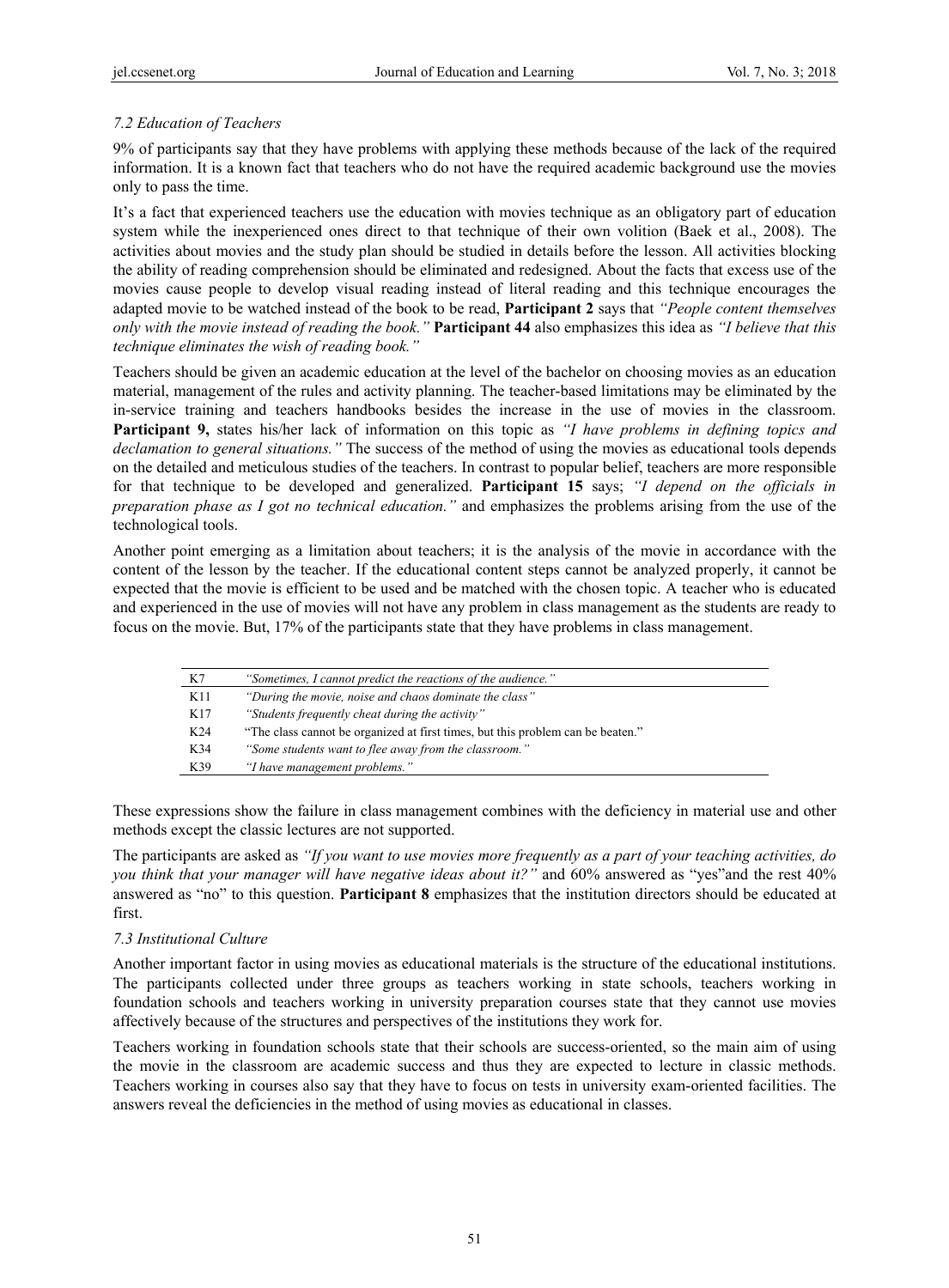| K2               | "To be taught at private schools is more attractive to them."                                                           |
|------------------|-------------------------------------------------------------------------------------------------------------------------|
| K <sub>29</sub>  | "Parents say that they send their children to school to be taught and react saying that the students watch the movie at |
|                  | home, too."                                                                                                             |
| K <sub>2</sub> 3 | "It depends on the point of view, some of them care about this technique."                                              |
| K38              | "Unfortunately we cannot use this technique at the course."                                                             |
| K40              | "It is not a problem to use a movie at lesson, but time limitation because of the exams prevents the use of this        |
|                  | <i>technique at courses</i> "                                                                                           |

#### *7.4 Length h of the Movie*

One of the limitations of this technique is the length of the movies and the inadequacy of length of the lessons for watching a movie and making other activities related to the movie. 14% of the participants show the length of the movies as one of the limitations of using the movie as and educational material in the classroom. It can be seen that a teacher who shows the length of the movie as a limitation has not the adequate information on that method. A long movie may cause the student to get bored and withdraw from the lesson besides the coping with long and tiring responsibilities. The length of the desired part of the movie should be considered while preparing the lesson plan. The movie must last at least for 14 seconds to create the desired affect (Ketcham  $\&$  Health, 1963). The teacher should also have adequate information on the technological equipment and programs to cut the movie into parts in desired lengths. By the means of cutting, the undesired parts of the movie can be also omitted. Champoux, who made lots of studies on education with movies, says that the scenes he uses lasts for 10 minutes or less, but to teach a special concept or theory the scenes may be extended to 20 minutes (Champoux, 1999). 29% of participants answered the question "How many minutes do you spend for a movie-watching *activity at classroom?"* as 90 minutes and more. This duration is 4.5 times longer than the maximum duration recommended in recent studies.





Figure 6. L Length of the m movie

#### 7.5 Problems with Content

In this research, the limitations of movies in literature educations may be collected under three titles: Encouraging of visual reading, creating complexity in terms of language and style and selection of the wrong movie.

Some of the participants state that the movies are infertile in literature education because of language and style difference between books and movies. **Participant** 7, states this situation as a "Serious language confusion." while Participant 39 says "This method may give information on the content of the literary work, but it cannot *be seen as a very useful method for literature lessons."* 

#### **8. Results and Discussi on**

44% of participants state that they use movies for educational purposes in the classroom. In the list prepared according to the data, the teachers gave includes only 10 movies adapted from literary works. This result shows that the teachers do not have the adequate information about the literary works transferred into movies and they use the movies without matching the movie with a literary text. The 4 of the 10 adapted movies are Turkish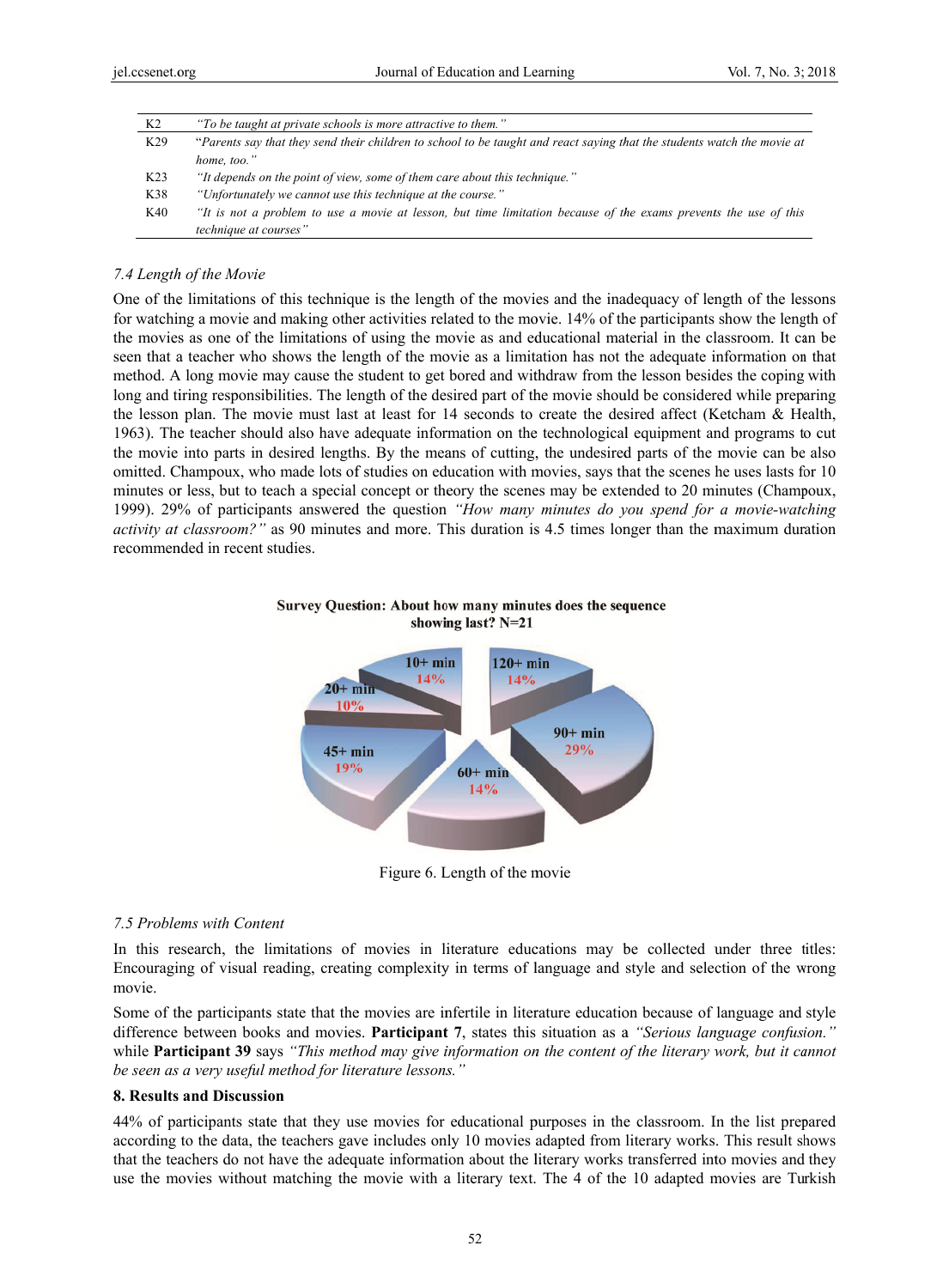movies. It can be seen that these movies are popular and give messages about human values, but the text they were adapted from are absent in curriculum of secondary education.

41% of the participants stated that they aim "academic success" in the use of movies as an educational tool at classroom. The average service duration of the teachers aiming academic success is 3 years more than the total average. As the professional experiment increases, academic success expectation increases accordingly. But, the answers given to the survey including open-ended questions only 3 of the 44 participants stated that they make an activity plan before using movies in the classroom. Only Participant 4 evaluates the activity plan with a movie sample. The planned activities provide the teacher to reach his/her educational aims through a much more easier and disciplined way and the archive to be created from these plans will always be ready for future use.

The answers that are given to the question about the aim of this method shows an incompatibility with the answers given to the question about the movies and activity plans used at the classroom. A teacher who has an academic aim is expected to move within the frame of an activity plan, match the movie with a literary text or a topic in curriculum or lesson content and choose the movie beforehand to develop the writing, speaking and listening skills. Only one participant stated that he/she uses the watch the movie-read the book or read the book-watch the movie technique.

When it is considered that the movies chosen for use in the classroom are not be matched with a text within the activity plan and gives messages about human values, it can be seen that teachers start to use that method with academic aims but then go on with personal development aims as they do not how to reach academic aims.

The answers that are given by participants, it can be seen that the most important feature of a movie to be used at the classroom is seen "entertainment" and this answer precludes other answers as language and style, adaptations success or moral values. The service duration of teachers seeking for "entertainment" in movies is 3 years on average. Their professional experiment is 2 years 5 less than the total average.

8 of the 10 movies adapted from literary texts and used in the classroom are novels while one of them is a story and one of is an autobiography. The chosen movies adapted from literary works are transferred as drama to cinema. The question on the movie type used in the classroom is answered "animation" by the 24% of participants.

46% of the participants stated that the best utilities of the use of the movies at classroom are "participation and concern" while the 41% said "academic success". The most frequent limitations of the use of the movies at the classroom are "deficiency in physical facilities and material" in a rate of 45% and "education of teachers" in a rate of 32%. The 9% of the participants said that they had problems with this method because of the lack of information.

Among the answers of the question about the limitations of this method, there are too many problems arising from institutional culture. The teachers who work in state schools are focused on the problem arising from the "deficiency in physical facilities and material", while the teachers in foundation schools or university preparation courses complain from the problems arising "institutional culture".

29% of participants stated that they spend 90 minutes or more for the movie screening and related activity, while the 14% said that they use 120 minutes or more for these activities. The 90 minutes spent for the movie screening is 4.5 times more than the period recommended in recent studies. The teacher using the 2 lessons (90 minutes in total) for only a movie will need 2 more lessons to reach the academic success he/she aims at.

While the 39% percent of the participants answered the question about the movie type used at the classroom, the general questions as the utilities-limitations of the use of the movie at classroom are answered by 80% of the participants. This situation also points to problems in teacher education.

61% of participants stated they got more positive results in movie activities while 48% of the participants said that they prefer foreign movies as an education tool in the classroom.

The root reasons of the problems in the use of movies as educational tools are economic reasons and problems in educations of teachers. A found must be established for use of movies, the technological needs at schools must be met and the curriculum of programs in bachelor degrees should include lessons as "use of movies at classroom", "cinema and literature", "visual reading". To follow the technological developments and other innovations in cinema and, in-service seminars should be held and the teachers who have not educated in pedagogical formation should be included these training. The teachers should be expected to follow the developments in education technologies. The teachers should be equipped with special information to create an interdisciplinary perspective and then they should be expected to transfer that perspective into their lessons. The needs as teacher handbooks, catalogs including information about the movies adapted from literature to the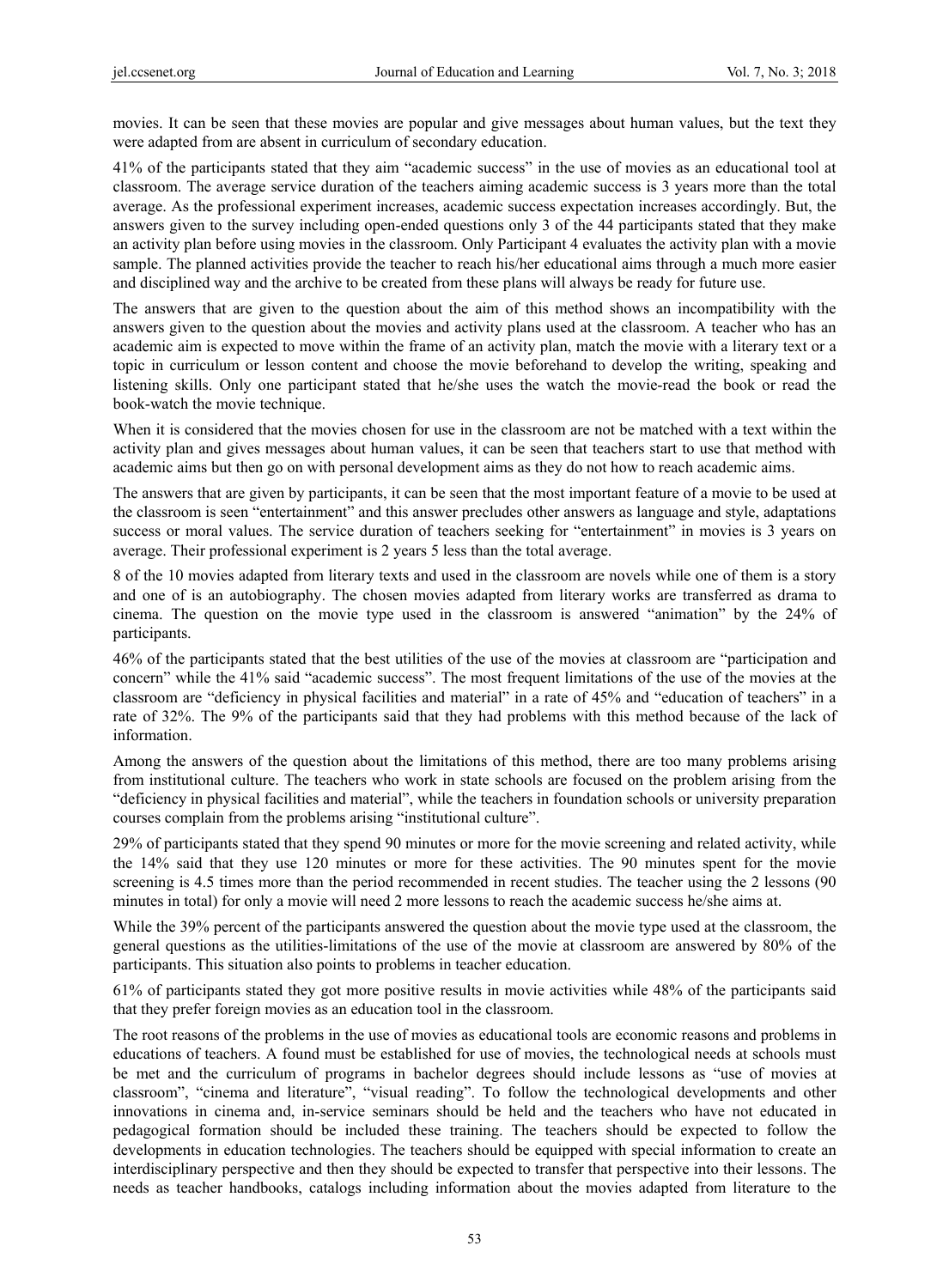cinema and creating movie archives at schools should meet by Ministry of National Education. Teachers working in foundation schools courses that give service for a certain fee avoid from reading, interpreting and criticizing of literary texts as they have to focus on the results university exams held as tests and so prefer to study on testing methods in the classroom. Because of the university entrance exam, as one of the main problems of the Turkish educational system, the use of movies at the classroom is restricted by limitations emerging from institution culture.

## **References**

Arnheim, R. (2009). Görsel Düşünme. Metis Yayıncılık. İstanbul.

- Arıkan, A. (2009). Edebiyat Öğretiminde Görsel Araç Kullanımı: Kısa Öykü Örneği. Ondokuz Mayıs Üniversitesi Eğitim Fakültesi Dergisi. 27.
- Baek, Y. et al. (2008). What Makes Teachers Use Technology in the Classroom? Exploring the Factors Affecting Facilitation of Technology With A Korean Sample. *Computers & Education, 50*(1). https://doi.org/10.1016/j.compedu.2006.05.002
- Berk, A. R. (2009). Multimedia: Teaching with Video Clips: TV, Movies, YouTube and mtvU in the Collage Classroom. *International Journal of Technology in Teaching and Learning, 5*(1).
- Birkök, M. C. (2008). Bir Toplumsallaştırma Aracı Olarak Eğitimde Alternatif Medya Kullanımı: Sinema Filmleri. *Uluslararası İnsan Bilimleri Dergisi, 5*(2). https://doi.org/10.14687/ijhs.v5i2.574
- Bluestone, C. (2000). Feature Films as a Teaching Tool. *College Teaching, 48*(4). https://doi.org/10.1080/87567550009595832
- Butler, C. A. et al. (2009). Using Popular Films to Enhance Classroom Learning. *Psychological Science, 20*(9). https://doi.org/10.1111/j.1467-9280.2009.02410.x
- Carr, D. (2007). Moral Education at the Movies: On the Cinematic Treatment of Morally Significant Story and Narrative. *Journal of Moral Education, 35*(3).
- Champoux, J. E. (1999). Film as a Teaching Resource. *Journal of Management Inquiry, 8*(2). https://doi.org/10.1177/105649269982016
- Champoux, J. E. (2005). Comparative Analyses of Live-action And Animated Film Remake Scenes: Finding Alternative Film-based Teaching Resources. *Educational Media International, 42*(1). https://doi.org/10.1080/09523980500116662
- Creswell, W. J. (2013). Nitel Araştırma Yöntemleri. Siyasal Kitabevi. Ankara.
- Glesne, C. (2013). *Nitel Araştırmalara Giriş* (In A. Ersoy & P. Yalçınoğlu Eds.). Anı Yayıncılık. Ankara.
- Hagemann, D. et al. (1999). The Assessment of Affective Reactivity Using Films: Validity, Reliability and Sex Differences. *Personality and Individual Differences, 26*(4). https://doi.org/10.1016/S0191-8869(98)00159-7
- Ketcham, H. C., & Heath, W. R. (1953). The Affectiveness of an Educational Film Without Direct Visual Presentation Of Content. *Educational Technology Research and Development, 11*(4). https://doi.org/10.1007/BF02713283
- Kinder, J. S. (1953). Audio-Visual Research: Where to Find It. *Educational Technology Research and Development, 1*(4).
- King, J. (2002). Using DVD Feature Films in the EFL Classroom. *Computer Assisted Language Learning, 15*(5). https://doi.org/10.1076/call.15.5.509.13468
- Kurtoğlu, M., & Seferoğlu, S. S. (2013). Öğretmenlerin Teknoloji Kullanımı İle İlgili Türkiye Kaynaklı Dergilerde Yayımlanmış Makalelerin İncelenmesi. *Journal of Instructional Technologies & Teacher Education, 2*(3).
- Kuş, E. (2003). Nicel-Nitel Araştırma Teknikleri. Anı Yayıncılık. Ankara.
- Milli Eğitim Bakanlığı Strateji Geliştirme Başkanlığı TBMM Genel Kurulu. (2015). Yılı Bütçe Sunuşu. Retrieved from http://sgb.meb.gov.tr/ meb\_iys\_dosyalar/2014\_12/23031518\_btesunuu.pdf 26.06.2015

Mandıracıoğlu, A., & Diğerleri. (2011). Halk Sağlığı Eğitiminde Film Kullanımı. *Tıp Eğitimi Dünyası, 31*.

Marriam, S. B. (2013). Nitel Araştırma. Nobel Yayıncılık. Ankara.

Mayring, P. (2011). Nitel Sosyal Araştırmalara Giriş. BilgeSu Yayıncılık. Ankara.